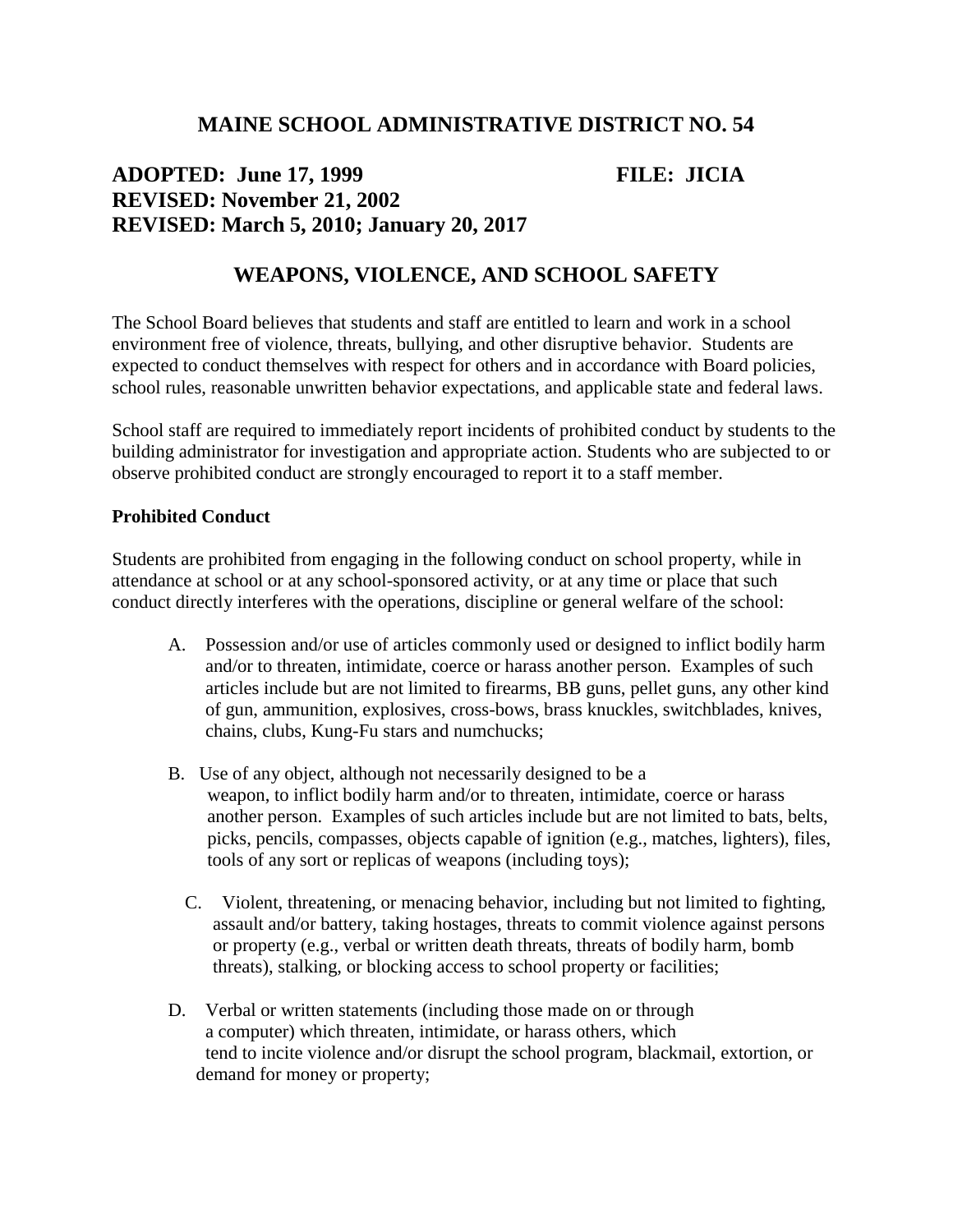### **FILE: JICIA**

- E. Willful and malicious damage to school or personal property;
- F. Stealing or attempting to steal school or personal property;

Bullying behavior, including unwanted physical contact, acts or communications by any means per Board policy JICK.

- G. Lewd, indecent or obscene acts or expressions of any kind;
- H. Violations of the school unit's drug/alcohol and tobacco policies;
- I. Violations of state or federal law; and
- J. Any other conduct that may be harmful to persons or property

Nothing in this policy shall prevent the Board from approving and offering instructional programs that involve firearms or other weapons (such as bows and arrows) or from allowing firearms or other weapons to be brought to school for specific instructional programs (such as archery or hunter safety).

No weapons may be used in instructional programs or brought to school without the prior approval of the Superintendent or his/her designee and implementation of safeguards appropriate to the particular activity. If a weapon is brought to the school for educational purposes, it must immediately be taken to the office under adult supervision other than the student. The weapon may not be transported on the school bus.

#### **Disciplinary Action**

Principals may discipline**,** suspend and/or recommend expulsion of students who violate this policy based upon the facts of each case and in accordance with applicable state and federal laws. Conduct which violates this policy is deliberately disobedient and deliberately disorderly within the meaning of 20-A MRSA § 1001(9) and will be grounds for expulsion if found necessary for the peace and usefulness of the school. Such conduct may also be grounds for expulsion under other provisions of 20-A MRSA § 1001(9 and 9-A) that specifically prohibit the use and possession of weapons, infractions of violence, and possession, furnishing and trafficking of scheduled drugs.

Students who are found to have brought a firearm to school (as defined by federal law), shall be expelled for a period of not less than one year, unless this requirement is modified by the Superintendent on a case-by-case basis.

All firearm violations shall be referred to law enforcement authorities as required by law. Other violations of this policy shall be referred to law enforcement authorities at the discretion of the Superintendent.